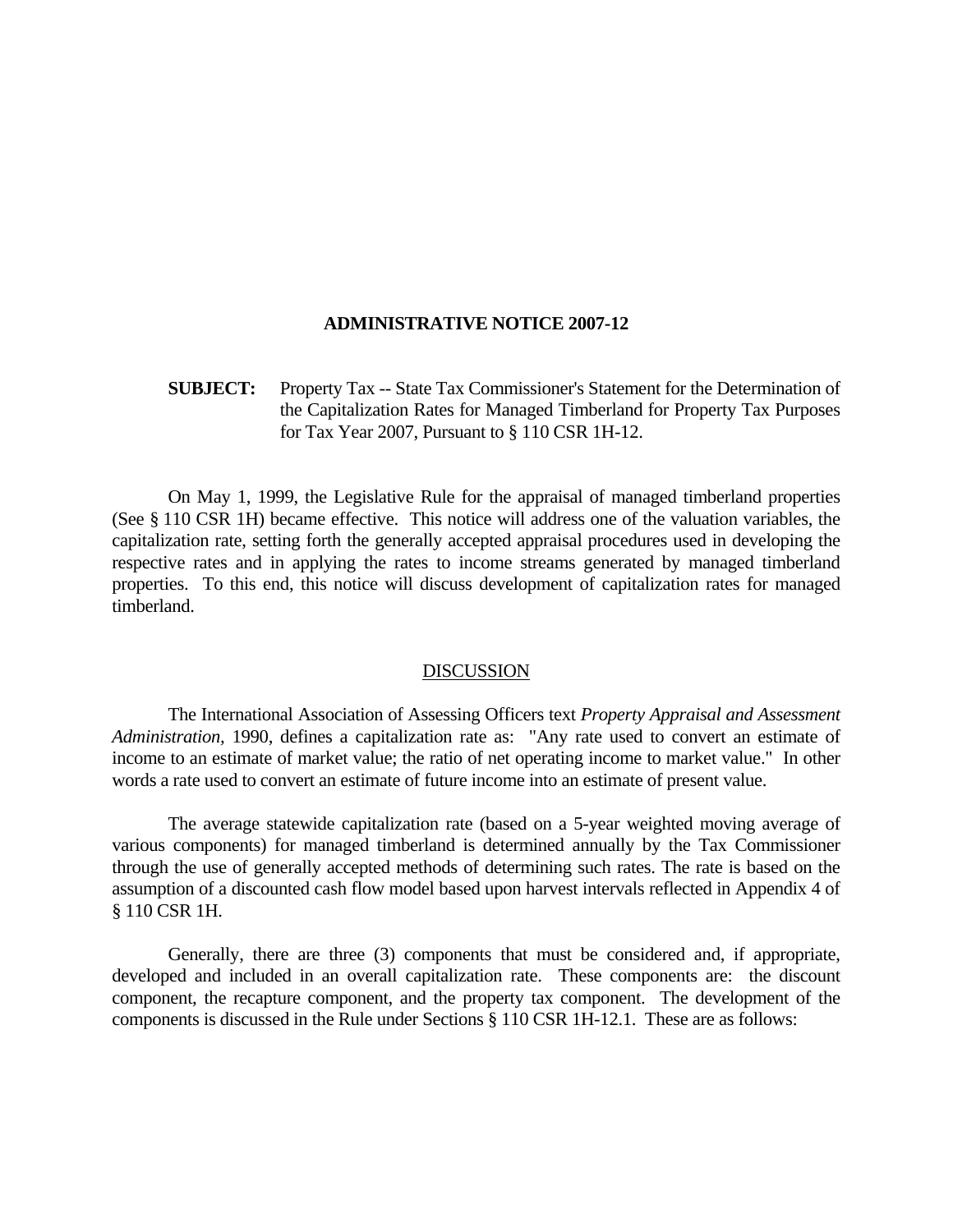# DISCOUNT COMPONENT

 The summation technique is used to develop a discount component of the capitalization rate. The five sub-components of the discount component are:

**Safe Rate. --** The safe rate reflects a rate of return that an investor could expect on an investment of minimal risk. This rate is developed through weighted averages of interest rates offered on five-year United States Treasury Bills for the five years immediately preceding the appraisal date.

**Nonliquidity.** – The nonliquidity rate is developed through an annual review to determine a reasonable estimate of time that timberland, when exposed for sale, remains on the market before being sold. The time thus determined is used to identify United States Treasury Bills with similar time differentials in excess of thirteen-week Treasury Bills. The interest differential between these securities is used to represent the nonliquidity rate. For example, if it is determined that a tract of timberland remains on the market for an average of nine months (39 weeks) before being sold, the nonliquidity rate is derived by subtracting the rate on 13-week Treasury Bills from the rate on oneyear Treasury Bills. This review considers the weighted average of these differences for a five-year period immediately preceding the appraisal date.

**Risk Rate. --** The relative degree of risk of an investment in timberland is developed through an annual review of thirty-year United States Treasury Bills less five-year United States Treasury Bills. The review considers the weighted averages of debt and equity components of these differences for a five-year period immediately preceding the appraisal date.

**Management Rate. --** The management rate represents the cost of managing the investment, not the cost of managing the timberland. Historically, the management rate has been one-half of one percent (0.5%); therefore, this rate is considered the industry standard for current applications.

**Inflation Rate (negative). --** Nominal interest rates, including the "safe rate" mentioned above, are higher than real rates by an amount representing expectation of future inflation. Therefore, the capitalization rate must be a real rate, net of expectation of inflation. The inflation rate is established through a weighted average analysis of the most recent five calendar year's urban consumer price index as determined by the United States Department of Labor, Bureau of Labor Statistics.

In determining the discount component of the capitalization rate, the Tax Commissioner determines the sum of the safe rate, the nonliquidity rate, the risk rate, and the management rate, and deducts from this sum the inflation rate.